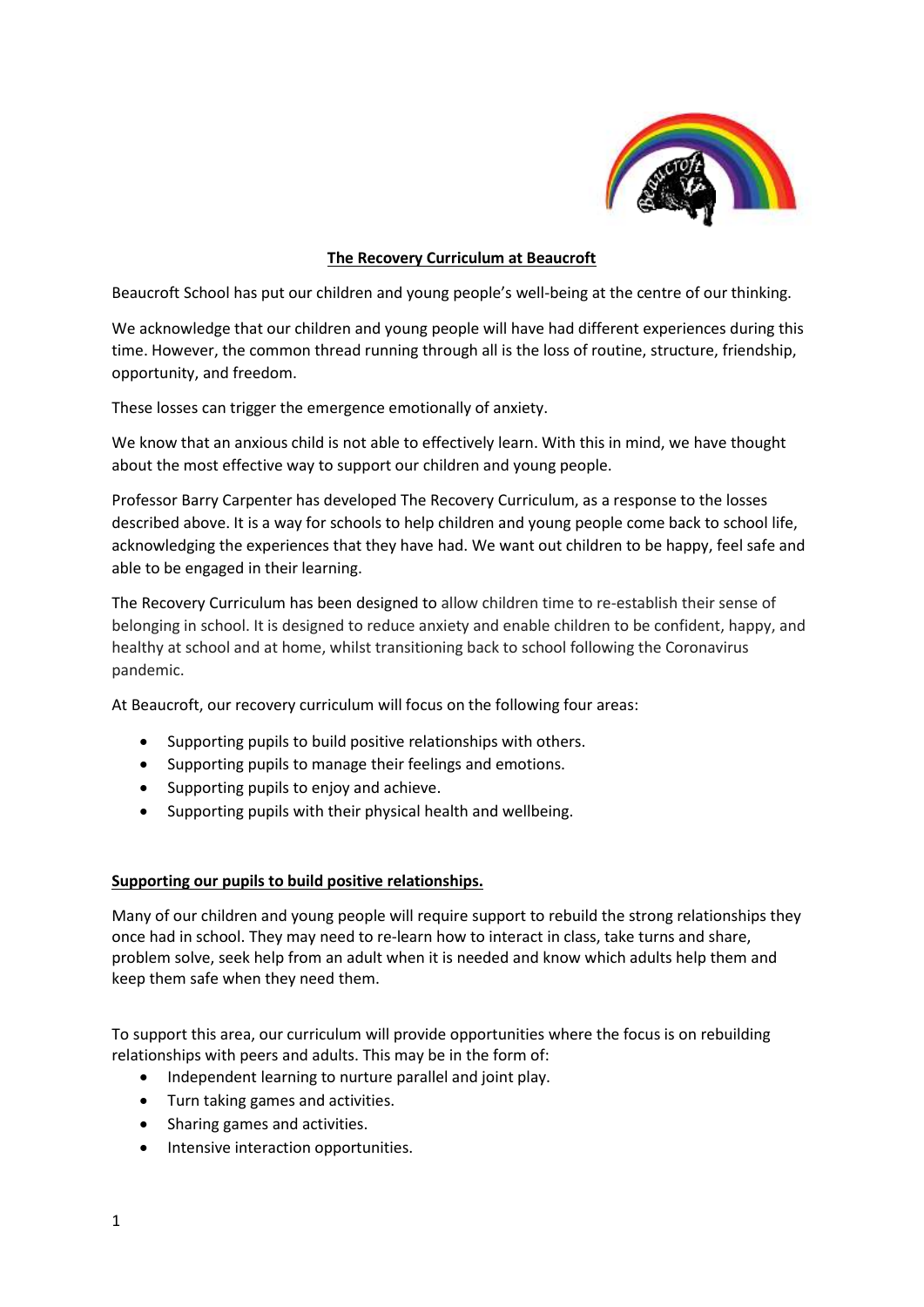- Games and activities where pupils can work together such as board games or outdoor PE games.
- Safety work about who can help to keep us safe at school, at home and in the community.
- Activities linked to pupils' interest.

# **Supporting our pupils to manage their feelings and emotions.**

We also believe that many of our children will experience feelings and emotions that they may not have had in the past. Our recovery curriculum will support pupils to relearn the positive behaviour that they may have forgotten outside of the school environment. We will support the pupils to develop the self-regulation strategies to help them feel safe and calm.

To support this area, our curriculum will:

- Provide clear structure and routines which are supported by visual aids which may include the use of visual timetables.
- Provide opportunities for pupils to communicate and express themselves using their preferred method of communication.
- Provide a therapeutic approach to support behaviour and emotions, in line with Dorset STEPS.
- Provide regular opportunities for pupils to engage in self-regulation activities such as sensory breaks.

# **Supporting our pupils to enjoy and achieve.**

We wish for all our children and young people to experience once again the many moments of success and achievement in school.

We will build in new learning opportunities that look like familiar, structured sessions that the children and young people are used to, in the hope of rejuvenating the feeling of success and the desire to engage and achieve.

To support this area, our curriculum will:

- Provide sessions that are familiar to our pupils.
- Provide opportunities for our pupils to engage in some independent learning.
- Use resources and strategies that are familiar to our pupils.
- Provide opportunities for pupils to access activities linked to their special interests and areas of strength.

## **Supporting our pupils with their physical health and well-being.**

We also understand that many of our children and young people will need to re-engage with physical health and well-being routines, whilst also learning new routines to keep themselves and others safe with regards to infection control.

To support this area, our curriculum will:

• Provide times for our pupils to explore and reinvestigate their environments to become familiar with what might be different.